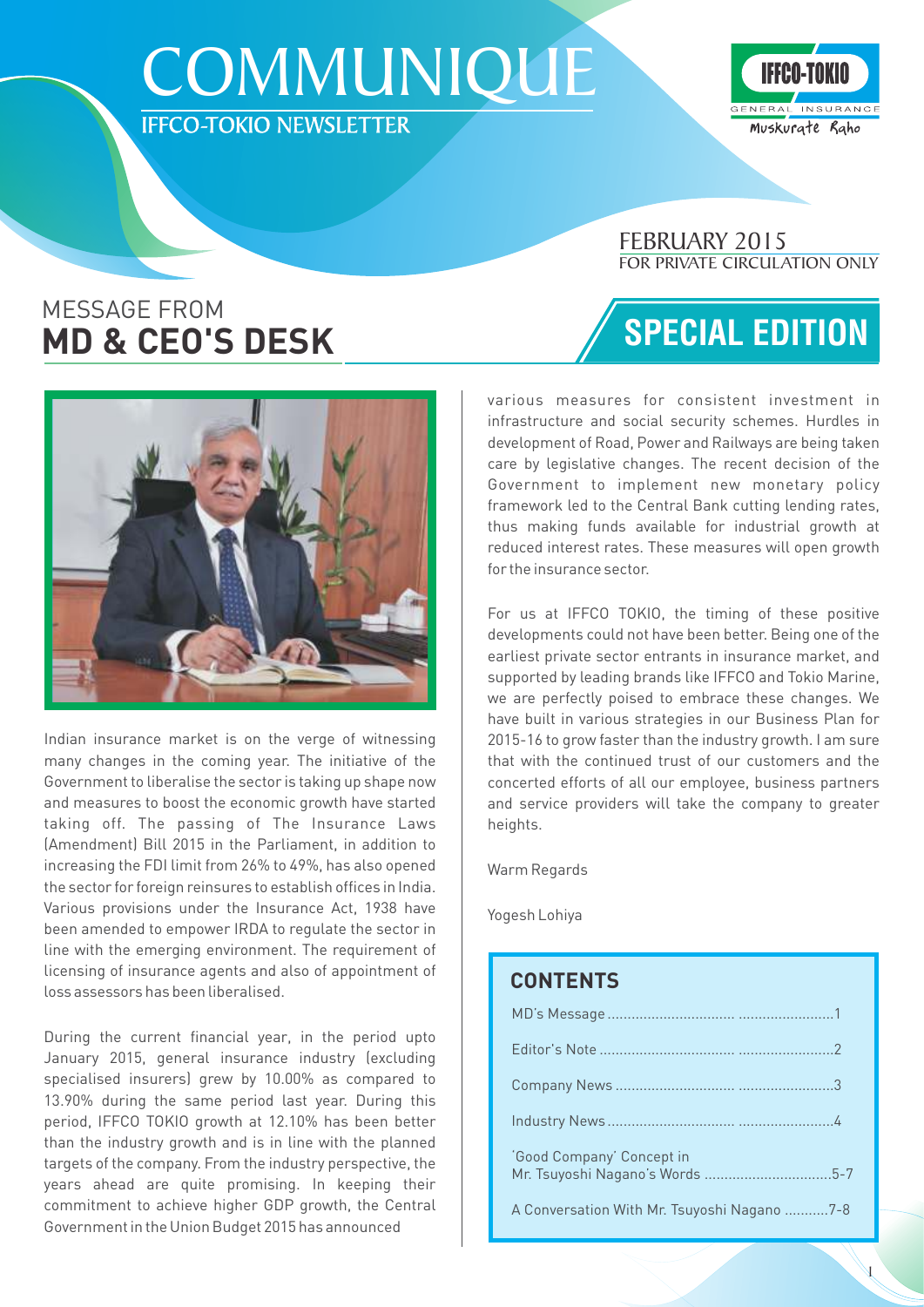

## **EDITOR'S NOTE**

In this dynamic market environment, the flexibility of an organisation to change is often the key to its success. However, it has been often observed that in the urge to change, speed takes priority over strategy. Most organisations try to follow their peers in the sector without understanding their own strategic knowledge assets, core competencies and basic DNA. Although organisations try to create inventories of their existing knowledge base, they fail to map and leverage the same due to lack of good knowledge management systems in place. A classic knowledge management system should help organisations to identify, map and leverage most strategic assets for their successful future.

The years ahead for insurance companies in India will be quite challenging. With more and more players likely to enter the sector, it is imperative for the companies to strategise for the future ahead basis their knowledge assets base: core competencies, area of expertise, intellectual property and deep pool of talent. Joint venture insurance companies like ours have the distinct advantage of knowledge assets of their promoters which they must combine and leverage for an effective strategy. Best practices and efficient systems of international promoters can be customised for local conditions. It is extremely important that companies do not lose sight of their core values while building strategies for future.

With Best Wishes,

K.K. Aggarwal





*Welcoming Mr. Nagano, President (Tokio Marine Holdings) to Corporate Office on 22<sup>nd</sup> January 2015* 



*Santa Claus appears at MD's Office Sharing New Year greetings with employees*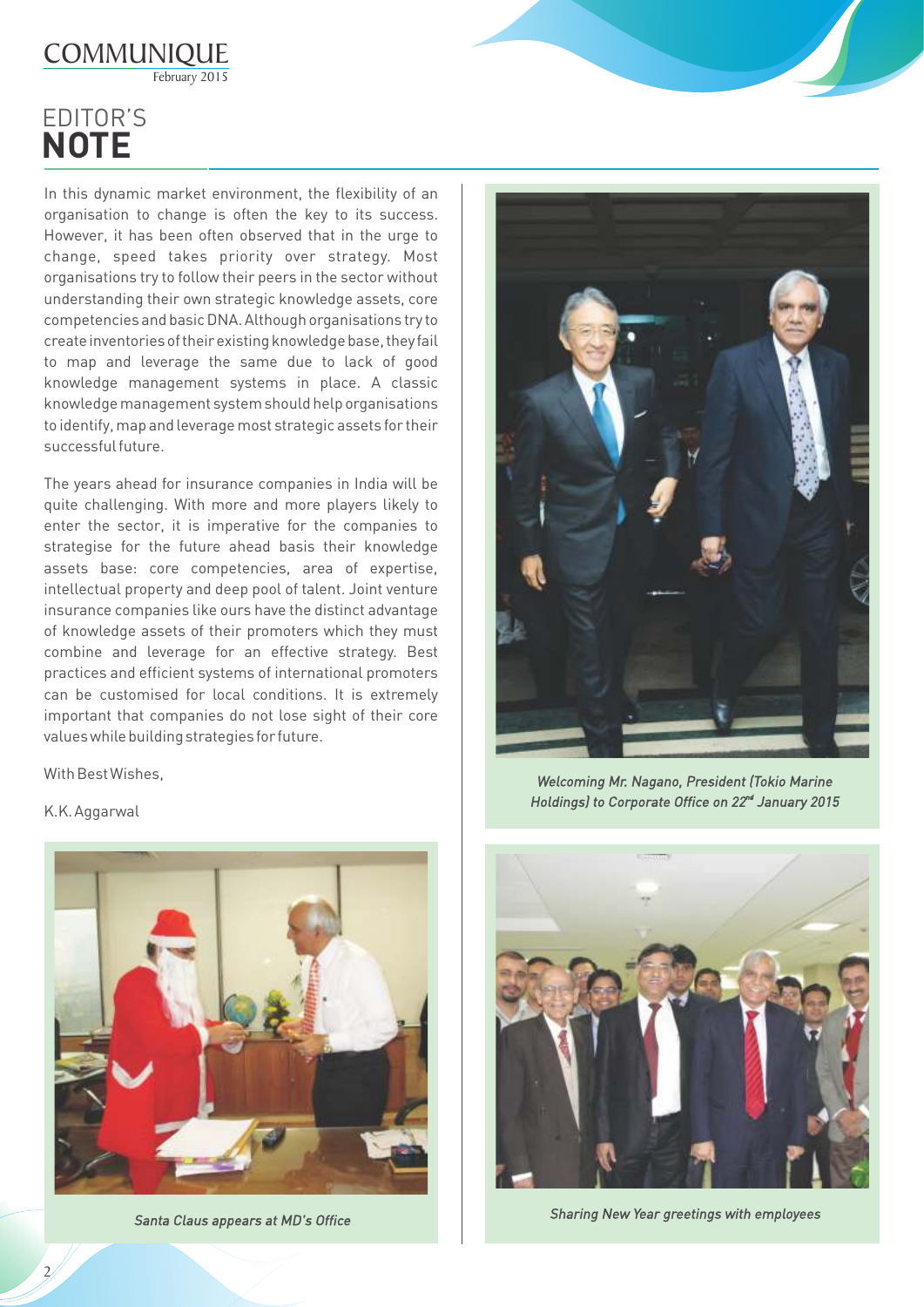## **COMPANY NEWS**

#### **The visit of Tokio Marine MD and CEO Mr. Nagano**

Recently, the MD and CEO of Tokio Marine Holdings Mr. Tsuyoshi Nagano visited the Head Office of IFFCO TOKIO. This was his first visit as the MD and CEO. During his visit, Mr. Nagano addressed all the employees at the Head Office directly, and the other offices through a webcast. In his address, Mr. Nagano shared his vision for the company and his concept of "Good Company".

#### **All India Business/Customer Service Heads Seminar in Gurgaon**



*Business/Customer Service Heads of IFFCO TOKIO*

The company recently hosted all the Business and Customer Service Heads in a seminar in Gurgaon. The seminar was attended by the Top Management Team. Inaugurating the seminar Mr Yogesh Lohiya, MD and CEO shared the future vision and plans of the company. Mr H.O.Suri, Director Marketing, in his address, briefed the gathering on business strategies of the company and unveiled a new organisation structure of business units to be followed from 1<sup>st</sup> April, 2015. The Chief Technology Officer shared various IT initiatives and proposed improvements. The Underwriting Heads updated delegates on underwriting philosophy and guidelines of the Company. Mr. Ichiro Maeda, Director Operations in his concluding remarks urged the delegates to follow "Good Company Concept" of TM Holdings.

#### **Meeting our extended family - Agents**

We conducted the "Agents Meet" across different cities over the last few months. The idea for the meet was to keep the agents updated with product changes, provide an open platform for discussion and to identify and encourage the top performers. The meets were conducted across Agra, Ahmedabad, Lucknow, Raipur, Ludhiana, Jalandhar and Chennai over the months of December 2014 to February 2015.

#### **IFFCO TOKIO stall at FAI seminar**

The Fertiliser Association of India (FAI) representing fertiliser manufacturers, distributors, importers, equipment



*MD IFFCO Dr. U.S. Awasthi with MD IFFCO TOKIO at the stall* 

manufacturers, research institutes and suppliers of inputs, organised its 50<sup>th</sup> Seminar from 10-12<sup>th</sup> December, 2014 at JW Mariott Hotel Aerocity, New Delhi. IFFCO TOKIO as a leading insurance solution provider to the fertiliser industry set up a stall at the seminar to showcase the Insurance products offered.

#### **Training**

The Technical Claim Officers placed at CSCs & Satellite Offices recently underwent a Specialised Training at the Jamshedpur plant of TATA Motors.

"The Tata Motors Training Program at Jamshedpur was a great experience. Apart from intricate technical details and discussions on issues faced, the visit to production and assembling lines were of great help." said one of the participants.



*The Tata Motors Training Program at Jamshedpur*

Advanced Technical Training for Motor OD Claims was held from 22<sup>nd</sup>-24<sup>th</sup> January 2015 at Corporate Office with experts from Tokio Marine. Claims Officers and In-House Surveyors participated in the program.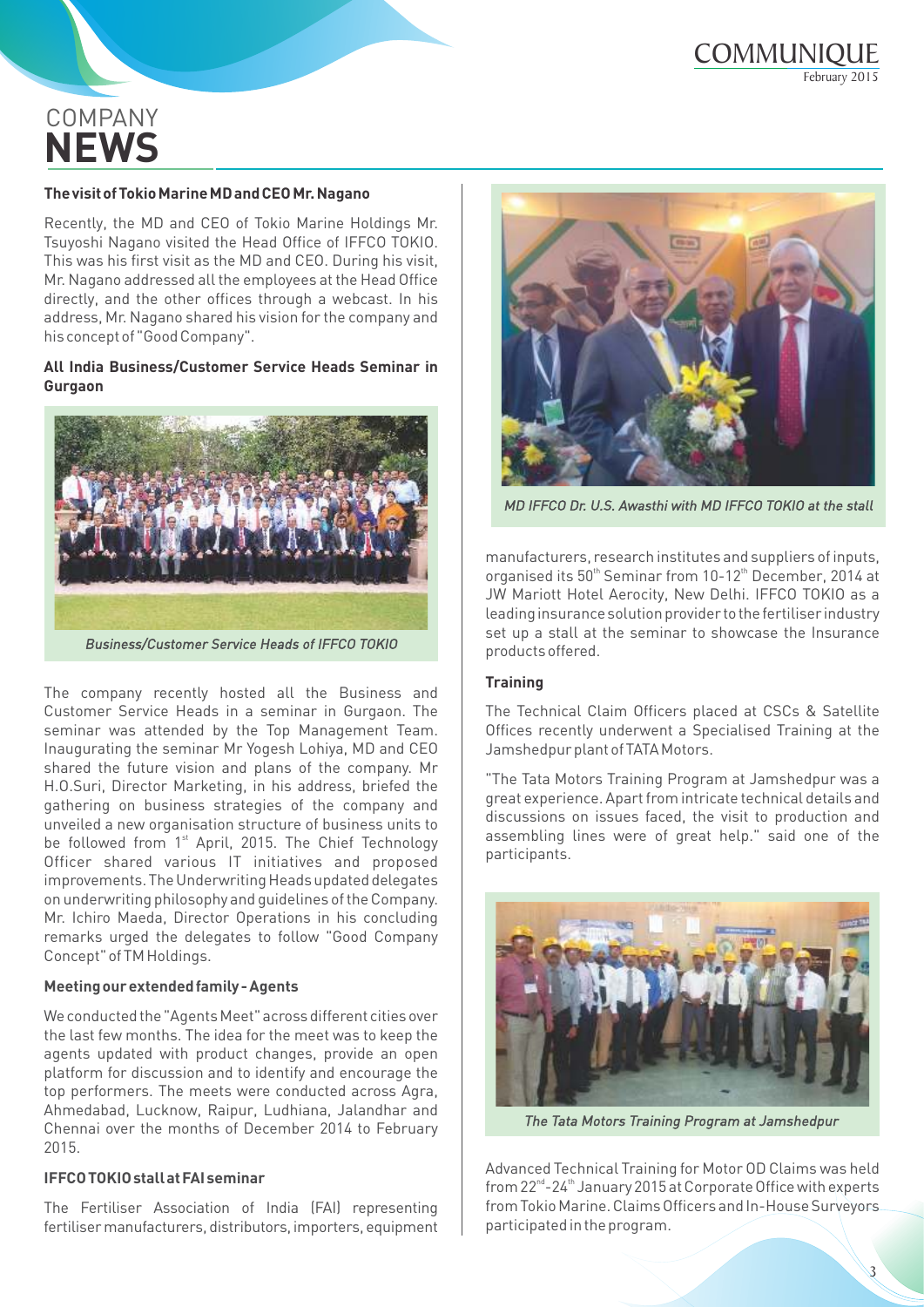

### INDUSTRY **NEWS**

#### **Insurance Bill passed in the Parliament**

Recently, the Rajya Sabha passed the Insurance Laws (Amendment) Bill 2015, paving the way for the next phase of reforms in the insurance sector. This is being viewed as a major milestone in the history of the Indian Insurance Sector, which saw the first phase of reforms over 15 years back when the sector was opened up for private insurers. Over the last few years, successive governments have been trying to pass the bill, without much success. While the first phase of reforms created a solid foundation for the insurance sector in India, this phase is expected to help the sector leapfrog further by building on that foundation.

Some of the notable features of the bill are as follows:

- Increase in FDI from 26% to 49% Foreign investors will be able to increase their investment from the current  $26\%$  to  $49\%$ . This will result in an inflow of over  $\overline{5}20.000$ crores in short term and over  $\text{\textdegree}60.000$  crores over the long term.
- Foreign reinsurers allowed to open branches International reinsurers, who until now, were operating through brokers, have now been allowed to open branches in India. This will allow better understanding of Indian markets and will improve overall coordination.
- Increased power to regulator The bill allows for a shift of power from the Central government to the regulator. This decentralisation is a welcome move because IRDA will now be able to take decision faster leading to an overall better system.
- Severe penalties stipulated Keeping in view that the customer's interest is paramount, the bill provides for severe penalties for all cases of default on the guidelines prescribed by IRDAI from time to time.

#### **IRDAI envisions better claim management for natural disasters**

The insurance regulator IRDA, is planning to revamp the claim management process for insurance claims which originate from natural disasters. The regulator, in partnership with General Insurance Council, has invited suggestions to improve the natural disaster claims management process and inputs provided shall be incorporated into a guidebook which will provide the broad structure and guidelines for such claims in the future.

A need to revisit the existing process was felt in the aftermath of two major natural disasters that hit the country in 2014. In September 2014, the state of Jammu and Kashmir was ravaged by possibly the most catastrophic floods in history, while October 2014 saw many parts of Andhra Pradesh getting affected by Cyclone Hudhud.

In all, over ₹2000 crores and ₹2700 crores worth of insurance claims were reported from J&K floods and Cyclone Hudhud respectively. Early cyclone warning and efficient disaster management ensured that the government was better prepared to handle Cyclone Hudhud, thereby containing individual losses to a large extent. Torrential rainfall,

 $\overline{4}$ 

landslides, difficult topography of the region and the slow disaster response resulted in massive floods that lasted days and affected individuals more than businesses. Thus, while most of the claims from Cyclone Hudhud were business claims, the claims that originated from J&K floods were mostly from retail customers.

While IRDAI noted that over 90% of the claims which resulted from J&K Floods and Cyclone Hudhud have been paid by insurers, it felt that the existing system could be better and the concerns should be addressed to create a simpler and more efficient claim settlement process for the future.

#### Government proposes `1500 crores Nuclear Liability Pool

The Government of India has proposed the creation of  $\bar{c}1500$ crores Nuclear Liability Pool to cover claims arising out of nuclear disasters. The decision to create this pool is considered to be a major step towards the fulfilment of the India-US Civil Nuclear Deal. Through this pool, the government hopes that concerns related to liability of foreign nuclear manufacturers and suppliers should be taken care of.

The IRDAI, India's insurance regulator has given the go ahead for this. The pool shall cover both operators and suppliers. It will cover risks arising out of nuclear reactors and shall cover both hot zones (radiation and nuclear reactors) and cold zones (outside nuclear reactors).

Currently, nuclear reactors in the country provide coverage in the cold zones (outside nuclear reactors) only due to lack of sufficient data on the liability of hot zone. This will change as soon as the new pool comes into effect because the premium collected will be used to provide coverage inside the hot zones.

#### **Insurers should create simple and low cost products**

In an effort to create financial inclusion amongst the masses, the government has suggested that insurers should leverage the extensive network created by the Pradhanmantri Jan Dhan Yojana.

Mr. Hasmukh Adhia, Secretary, Financial Services and Mr. T.S. Vijayan, Chairman, IRDA suggested this in a meeting held to review the performance of insurance sector in India. In order to increase insurance penetration amongst the common people, it was suggested that insurers should create simple and low cost insurance products. Such products could be effectively distributed through the network created by Pradhanmantri Jan Dhan Yojana.

It must be noted that through the Pradhanmantri Jan Dhan Yojana, the Government of India opened over 11 crore bank accounts for Indian householders who did not have access to any banking facility before this. Although the accounts are zero balance accounts, account-holders have deposited a  $corpus$  of over  $\overline{\xi}$ 9000 crores in the accounts opened under this scheme. Among other things, the scheme gives the account-holders Rupay debit cards and a term insurance benefit of ₹1 lakh.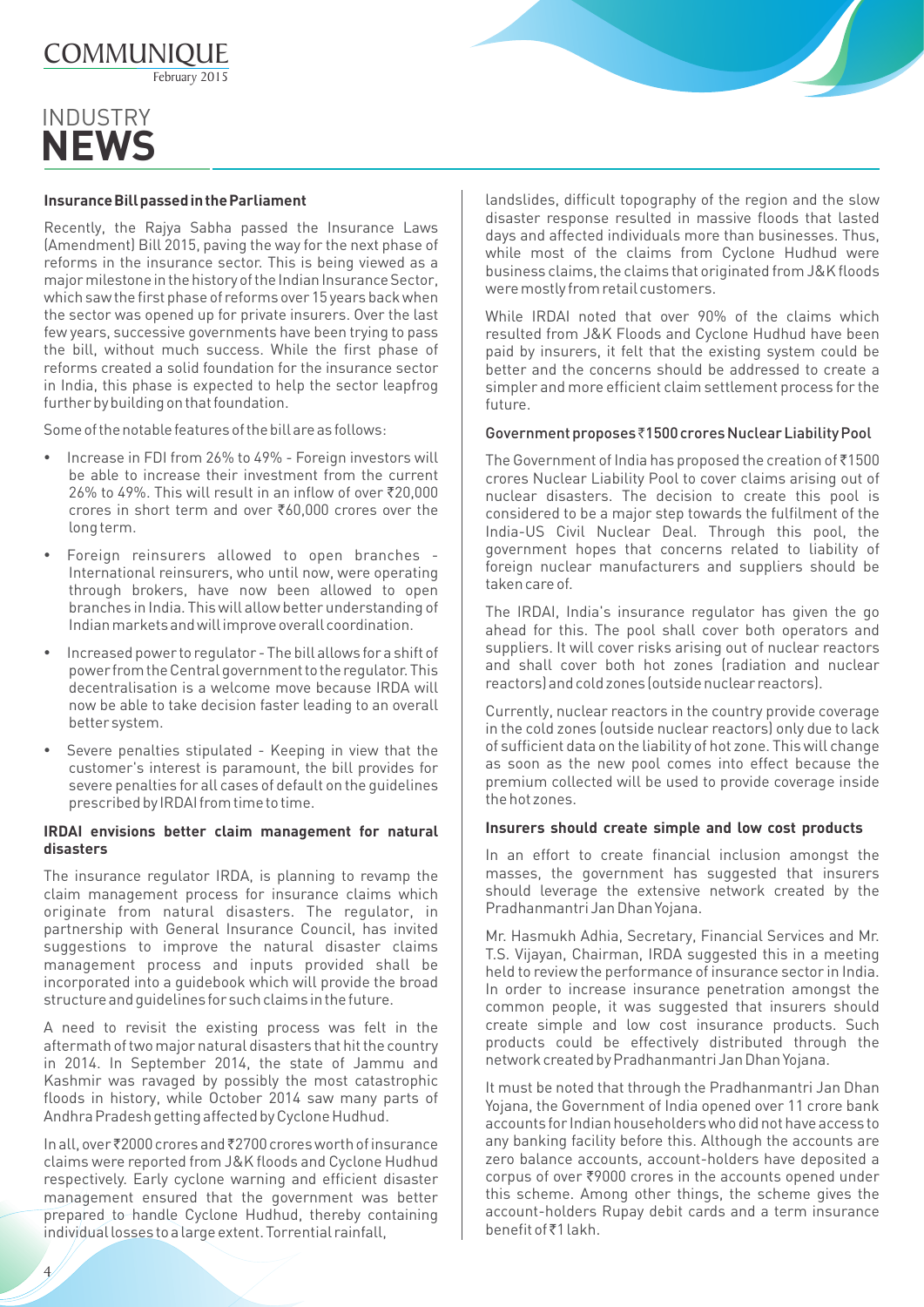## Good Company Concept in **Mr. Tsuyoshi Nagano's Words**



*delivered a hearty message with strong passion in respect of Good Company concept in his visit. More than 200 local staff attended the session and his address was broadcast all over India through TV conference system and more than 1,000 staff enjoyed the live address.*

*President of TMHD, Mr. Tsuyoshi Nagano has* 

**Mr. Tsuyoshi Nagano, President & CEO Tokio Marine Holdings** 

#### Ladies and Gentlemen,

Good Morning, I am Nick Nagano, CEO of Tokio Marine Holdings. It has already been 18 months since Mr. Sumi, our current chairman, passed me the baton of CEO in June 2013, and I am really pleased that I finally have the opportunity to visit this wonderful country, again and more importantly have the opportunity to meet with you all. Firstly, thank you so much for the hard work you put in every day to provide the best service you can to our customers and clients. India is such a vital market to the Tokio Marine group which provides such huge growth potential, and in order for us to realise this potential, dedicated and motivated people like you all is the key. I truly appreciate the great effort and hard work all of you have put in over the past decade to make this company the third largest general insurance company in the private sector. I am convinced that IFFCO TOKIO is the most successful joint venture business within the Tokio Marine Group and represents the ideal hybrid company between India and Japan.

I would like to use this opportunity today to talk with you about my vision of the Insurance Group I believe we should and are trying to build. Anyway, I will start by telling you a bit about my background. I joined Tokio Marine in 1975, so this year will mark my 40<sup>th</sup> anniversary with the company. Saying that makes me seem old but I can tell you I feel younger and more passionate about our business than I ever have. Of the 38 years prior to becoming CEO I spent 24 of them in domestic and international sales and the remaining 14 were spent in the planning, marketing and product development departments. So I have been lucky to experience many aspects of our business. In the two years prior to being CEO, I was the executive in charge of Tokio Marine Group's international business. During that time I was fortunate to have the opportunity to visit India and this trip marks my first time back in 3 years.

Because of my background as a salesperson I find it essential

to be as connected with the field as possible: to understand what is going on with our customers and business partners, to hear their needs and to listen to the real voices of the people working for our company, rather than just reading reports. These types of visits are such a valuable and enjoyable experience through which I always learn so much.

In addition to being CEO of Tokio Marine Holdings, I am also the President and CEO of Tokio Marine Nichido & Fire Insurance Company which is the Japanese domestic non-life company and the biggest company in the group with over 17,000 employees. Since becoming CEO & President I have taken the opportunity to travel around Japan to share my ideas and interact with our employees. So far I have managed to visit approximately half of our branch offices. But of course I haven't travelled just in Japan but I have also visited many of our branch offices internationally from Shanghai to Sao Paolo.

I have visited all of these places all over the world but my first destination after becoming CEO was the Tohoku region in Japan which was affected so gravely by the Great East Japan Earthquake and the tsunami that followed. At the time of the



*Greeting employees with a Namaste*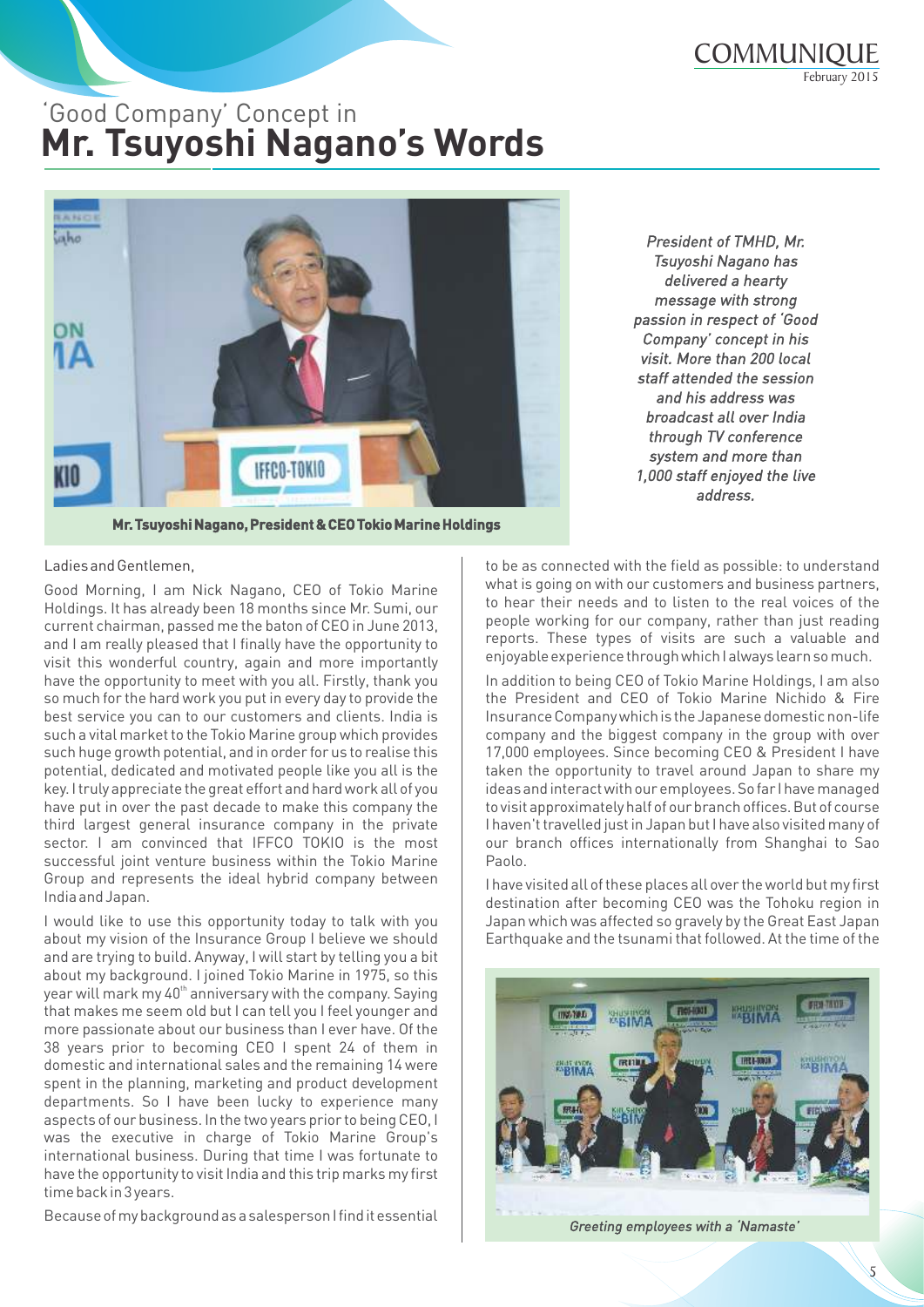



*Mr. Nagano welcomed with flowers* 

earthquake, I was the Executive in charge of Corporate Planning and was assigned to lead our taskforce to support victims of disaster. For the next three months, with employees from throughout Japan we worked tirelessly to try to get claims settled and help people start putting their lives back together. It was probably the toughest time of my career but also the most meaningful.

From that June I was then given my new assignment for the international business and for the next 2 years I was working away from the recovery efforts but always in my mind I wanted to know how everything was progressing. To be honest, on that first trip back as CEO I really felt like while the initial clean-up was finished, the real work of helping to put people's lives and communities back together was still to come.

The reason why I chose it as my first destination was of course to see how the reconstruction was coming along but it also gave me the opportunity to consider the company I wished to pass on to future generations. The disaster brought so much pain and suffering to so many, but in looking at the recovery we could directly see the value of the work we do, as the payment of claims through policies we and our agent network recommend provided relief and helped people start immediately rebuilding their lives. We learnt so much from the tragic events about our role as a company in society, about how to leverage the strengths of each team member, about being proactive to get things done and not just waiting for instructions. These are lessons that I don't think I could ever forget, nor should I ever forget as they serve as our point of origin.

For the past few years we have been running the senior and



*Employees listening to Mr. Nagano*



*Mr. Nagano at Corporate Office entrance*

middle global leadership program. These programs are made up of key future leaders from around the world. In the future I hope to see some of the people here selected. One cornerstone of both programs is a visit to the disaster region. The look in their eyes is completely different before and after the visit; they also feel something profound through their time there. And while this is easy to feel in the wake of natural disasters because it affects regions and countries on a huge scale, we must never forget that every accident and claim has a similar impact on the individual concerned. While achieving financial goals is an essential part of being a business, this is not the fundamental reason we exist. We exist to be there for people all over the world in moments like these when they most need our support. We must be seen as providing an essential service to society and must be the company to whom clients turn. To be a continuous resource and a trusted advisor to customers is not only a goal but the very reason we exist. I would like to show you a short video regarding the 'Good Company Vision' and the Tsunami that occurred in the Tohoku Region of Japan. I believe through this video you can better understand the concept and its origin.

#### *(The excerpt of Video Played)*

As you may know The Tokio Marine Group has a 135 year history but in Japan there are many companies that have existed for over 200 years. How many would you guess? There are actually 3113 (three thousand one hundred and thirteen) which represents over half of the total number in the world. I became interested in the reasons why there were so many companies and looked into what had allowed them to exist for so long.

Was it simply that they had attained their financial goals every year for all that time?

The answer I found was a clear 'no'.

What I discovered was that all of these companies shared a unique perspective. Their ideas were not simply around what can we sell. Rather they thought deeply about their connection to clients, how they could better serve their community, how they could contribute and why they would be selected by the market. By concentrating on these principles, they found their place and became part of society, earned trust and from there results flowed. So companies that exist for 200 years plus are not there just as a result of making profit but rather because they were chosen by their customers and became a necessary presence in their communities.

The driving force behind this objective is of course our people- both empowered and proactive employees. For me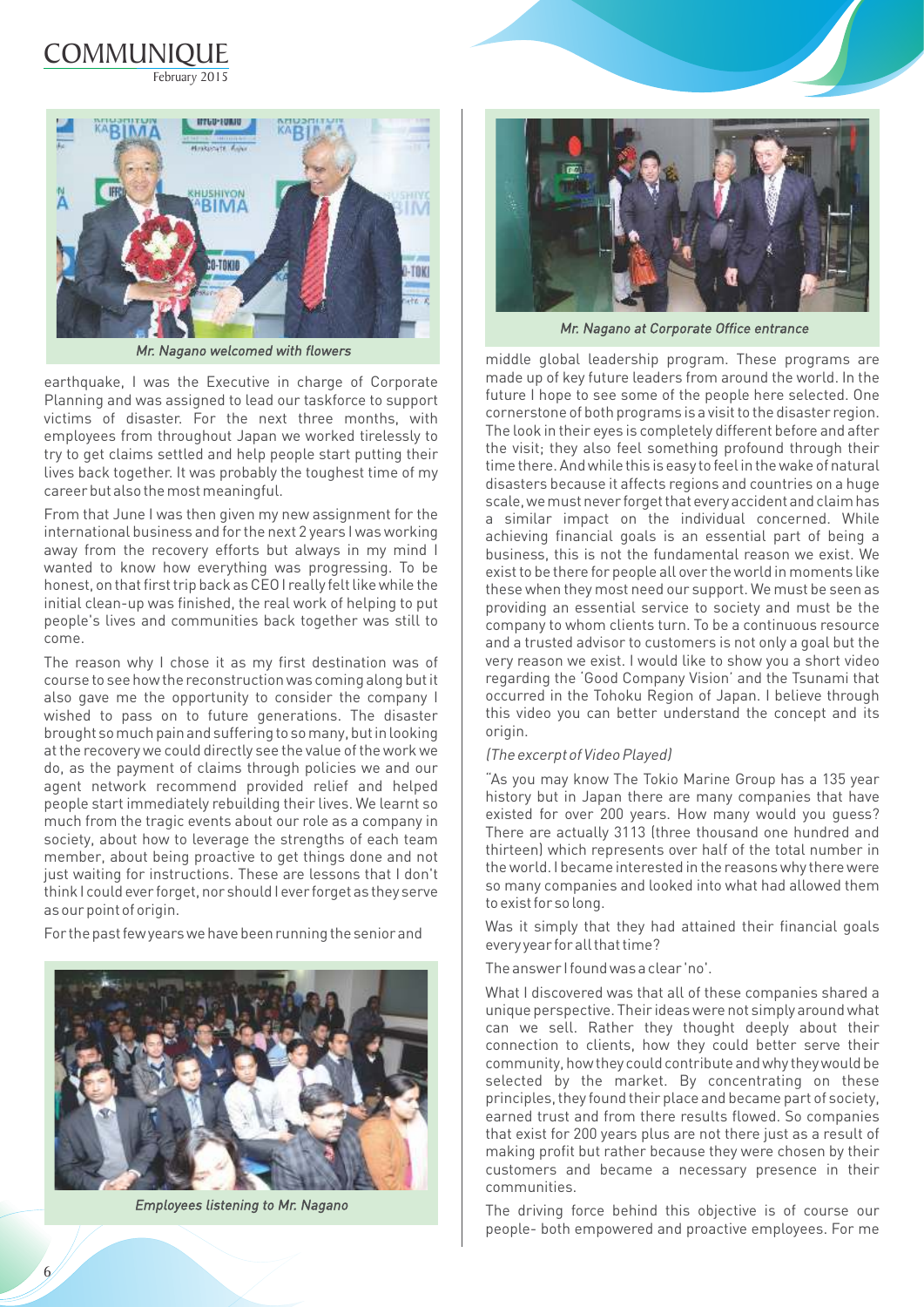### COMMUNIQUE February 2015

there is nothing more valuable, more important than engaged, energised and motivated employees. I want to build a company in which employees and their families feel a profound sense of satisfaction in joining us and are proud that they work here. *(VTR play ends)*

As all of you are aware, "Look Beyond Profit", "Empowerment of Our People" and "Deliver on Commitments" are the key words for GOOD COMPANY concept. I am very happy with IFFCO TOKIO because this company is contributing so much to both customers and society, including rural areas, and achieving excellent top and bottom line commitments based on customer trust. I hope that the IT & Business Process Innovation initiatives will deliver better services and further enhance customer trust.

The insurance business is a people's business. We will aim for sustainable growth with self-motivated, proactive people and a dynamic organisation as the driving force of our competitive advantage. I hope IFFCO TOKIO will strengthen training programs for both employees and agents to develop strong human resources under the strong leadership of Mr. Lohiya.

I am very aware of the fact that we are made up of many individual components and needless to say, each part of the Tokio Marine Group, whether direct organic business, new acquisition or joint venture, has its own strengths, history and culture. We must ensure that we value and embrace these positive virtues. So along with the group vision, we must work together to leverage these assets and become a stronger company, a kinder company.

This is a journey I believe that has no destination. The moment that we say to ourselves we have already become a good company, I believe, is the beginning of the end. We must always be striving to do something more for our clients, our partners and society, this is what is most important on our timeless endeavour 'to be a good company'. I ask for your support and help as this can not be achieved by my words but through the actions of all of our team members every day.

Now, India is changing under the strong leadership of Prime Minister Modi and Japan India bilateral relations are getting closer and stronger. We welcome the deregulation of FDI and India and Japan will enjoy a special partnership that will lead to mutual sustainable growth.

Thank you very much for listening to my ideas and thoughts and let's make a GOOD COMPANY together in India.



*Surprise for trainees of In-house surveyor workshop* 



*Mrs. Nagano welcomed by MD & CEO*



*Mr. H.O. Suri (Director Marketing) welcomes Mr. Arthur Lee (CEO Tokio Marine Asia Pte. Ltd.)*

### A CONVERSATION WITH **MR. TSUYOSHI NAGANO**

#### 1. Any thoughts you would want to share on IFFCO TOKIO?

I am very pleased with this company as it is contributing so much to both customers and society, including rural areas, and achieving excellent top and bottom line commitments based on customer trust. I believe that the insurance business is a people's business. We will aim for sustainable growth with self-motivated, proactive people and a dynamic organisation as the driving force of our competitive advantage.

I am very aware of the fact that we are made up of many individual components and needless to say, each part of the Tokio Marine Group, whether direct organic business, new acquisition or joint venture, has its own strengths, history and culture. We must ensure that we value and embrace these positive virtues. So along with the group vision, we must work together to leverage these assets and become a stronger company, a kinder company.

Let's make a "GOOD COMPANY" together in India.